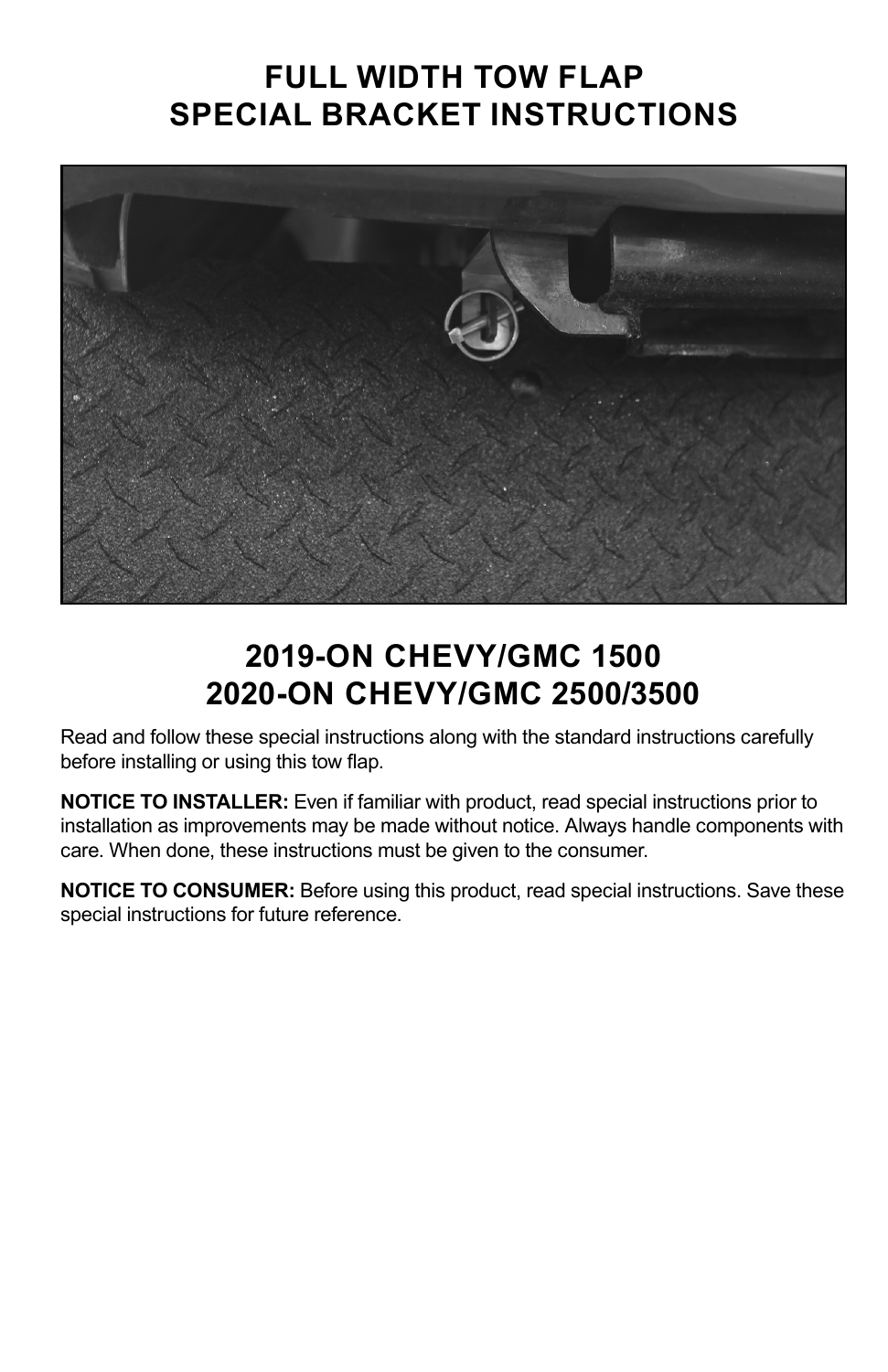## **PREPARATION**

#### **TOOLS NEEDED**

- Ratchet with T-40 Torx bit and 9/16" socket
- 9/16" Wrench
- Protective eyewear

! **CAUTION: Over tightening hardware may damage components or truck.**

# **1: INSTALLING MOUNTING BRACKETS**

A. At rear of box, remove indicated bolt with ratchet and Torx bit, save for Step 1C.



B. Insert mounting bracket through small slot of reinforcement bracket.



C. Insert bolt (from Step 1A) through round hole in mounting bracket.

D. Position mounting bracket end with long slot toward front of box and reinsert bolt into bolt hole.

E. Tighten bolt with ratchet and Torx bit until snug, but not completely tight. The same shall be a solid by Bolt